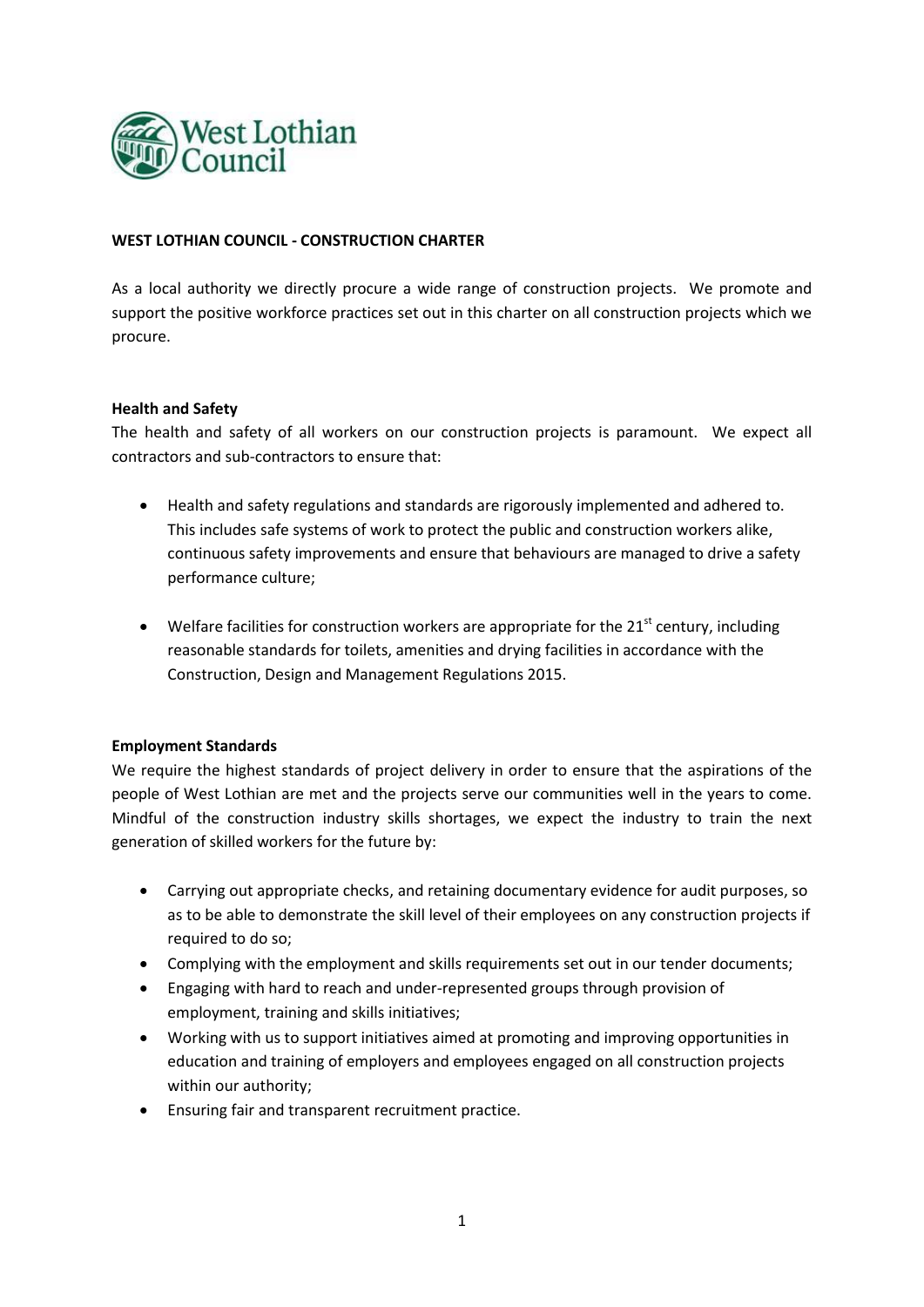# **Employment Rights**

This council is a Living Wage employer and encourages all construction companies working on its contracts to adhere to that policy and to register with the Scottish Living Wage Accreditation Initiative.

This council encourages direct employment by contractors and sub-contractors on a PAYE Class 1 National Insurance basis.

We expect that employees and workers have access to:

- Paid Holidays;
- Statutory Sick Pay;
- Auto-enrolment in a pension scheme.

We encourage contractors and sub-contractors to provide employees and workers with access to:

- A sickness benefit scheme;
- Accident compensation;
- Death in service benefits.

#### **Responsible Sourcing**

This council supports responsible sourcing to benefit society and the economy, while minimising damage to the environment. [Government Buying Standards \(GBS\)](https://www.gov.uk/government/collections/sustainable-procurement-the-government-buying-standards-gbs) are part of public procurement policy, with individual standards developed with input from across government, industry and wider stakeholders. The standards have been extensively reviewed with market research and analysis to establish criteria that take long-term cost effectiveness and market capacity into account.

Many of these buying standards will be embedded in our tender process through use of the [European Single Procurement Document Scotland \(ESPDS\)](https://www.supplierjourney.scot/european-single-procurement-document-espd) and we encourage all contractors to source responsibly to support our aims.

## **Community Benefits**

This council considers [community benefits](https://www.gov.scot/policies/public-sector-procurement/community-benefits-in-procurement/) for all regulated procurements to support in delivering our sustainable procurement duty. Community benefits can contribute to a range of national and local outcomes relating to employability, skills and tackling inequalities by focusing on underrepresented groups. Many of our tender processes will include community benefits and we encourage contractors to consider how they can embed community benefits into their organisation.